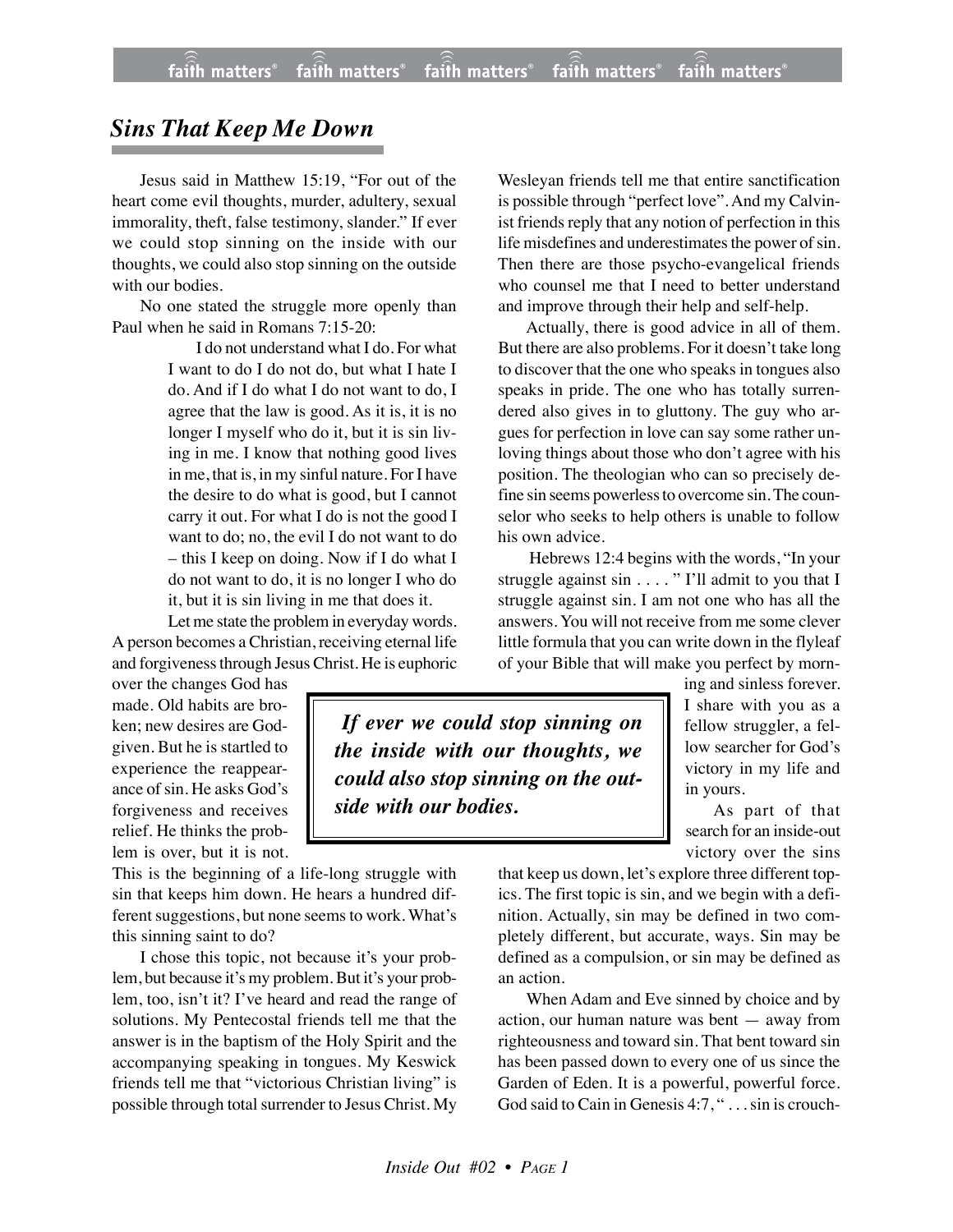ing at your door; it desires to have you, but you must master it." Romans 3:9 says that all are under sin. No one lacks this compulsion to sin. No one stands successfully against this irresistible force. So sin may be defined as compulsion.

But sin may also be defined as action. The action of sin is the implementation of the compulsion. It's doing what we should not do or not doing what we should do. In Galatians 5:19-20 we read:

> The acts of the sinful nature are obvious: sexual immorality, impurity and debauchery; idolatry and witchcraft; hatred, discord, jealousy, fits of rage, selfish ambition, dissensions, factions and envy; drunkenness, orgies and the like. I warn you, as I did before, that those who live like this will not inherit the kingdom of God.

Now all that sounds so very theological. We need something to help us understand it in terms of our everyday thinking. So let's talk about gravity. Gravity is constant force in our world. There is no place we can go to escape it. The power of gravity is immense and potentially fatal. But that does not mean that everything falls.

If I hold a piece of paper in my hand it will not fall. It is not because the pull of gravity is no longer at work. It is because some other force is at work. So understand that there is a difference between the power of gravity and the actual falling of an object, just as there is a difference between compulsion and action in sin. The power is inescapable, but the action is not inescapable. It is possible to not sin.

We are living in a spiritual war. Ephesians 6:12 says, "For our struggle is not against flesh and blood, but against the rulers, against the authorities, against the power of this dark world and against the spiritual forces of evil in the heavenly realms."

 Never, never underestimate the brutality of this conflict! Sin and Satan are out to alienate us from God, to destroy our marriages, to abuse our children, to kill our bodies, to divide our churches and to rule our world. Every day and in every place the spiritual warfare rages — including our insides.

The horrors of military war are great. But the horrors of spiritual warfare are far greater. Sin is awful stuff, and the stakes are eternal. We would be certain casualties if it were not for Jesus Christ who provided the payment for sin.

In Galatians 1:4 we are instructed that Jesus Christ "gave himself for our sins to rescue us from the present evil age, according to the will of our God and Father." And in I Peter 2:24 we read, "He himself bore our sins in his body on the tree, so that we might die to sins and live for righteousness."

Jesus Christ died on the cross to atone for our sins. His death and resurrection were successful in winning our victory over the penalty and the power of sin. "Victory over the penalty" we understand. It means we go to heaven and not hell. The power part we still struggle with. It too often seems as if the power of sin has not been cancelled through Christ's death and our salvation.

So we sin again. Even after salvation. God doesn't like it and neither do we. We want and need forgiveness for our sins. And God has an answer for that in the familiar words of I John 1:9: "If we confess our sins, he is faithful and just and will forgive us our sins and purify us from all unrighteousness." That has to be one of the best promises in the Bible! No matter what our sins and no matter how many times, God will forgive us and cleanse us.

The purpose of all this is plain in I John 2:1: "My dear children, I write this to you so that you will not sin." It seems so simple! Salvation. Sin. Confession. Forgiveness. Finished. No more sin. But we sin again and hate it! The old bent is still plaguing us. And the sin just won't go away. That's why there is more to I John 2:1. "My dear children, I write this to you so that you will not sin. But if anyone does sin, we have one who speaks to the Father in our defense - Jesus Christ, the Righteous One." God recognizes the reality of our continued sin and turns us back to Jesus Christ for what to do.

Don't look up 'sinventory' in either your Bible or your dictionary. You won't find this word there, but it's still a good word. "Sinventory" is taking an inventory of the sins in your life.

If you read a time management book you will find that the only way to get control of your time and become productive is to first figure out how your time is being used. You will never sell your products until you inventory your stock and see what you have to sell. You will never conquer the sin that keeps you down until you take a 'sinventory' to determine exactly what you are dealing with.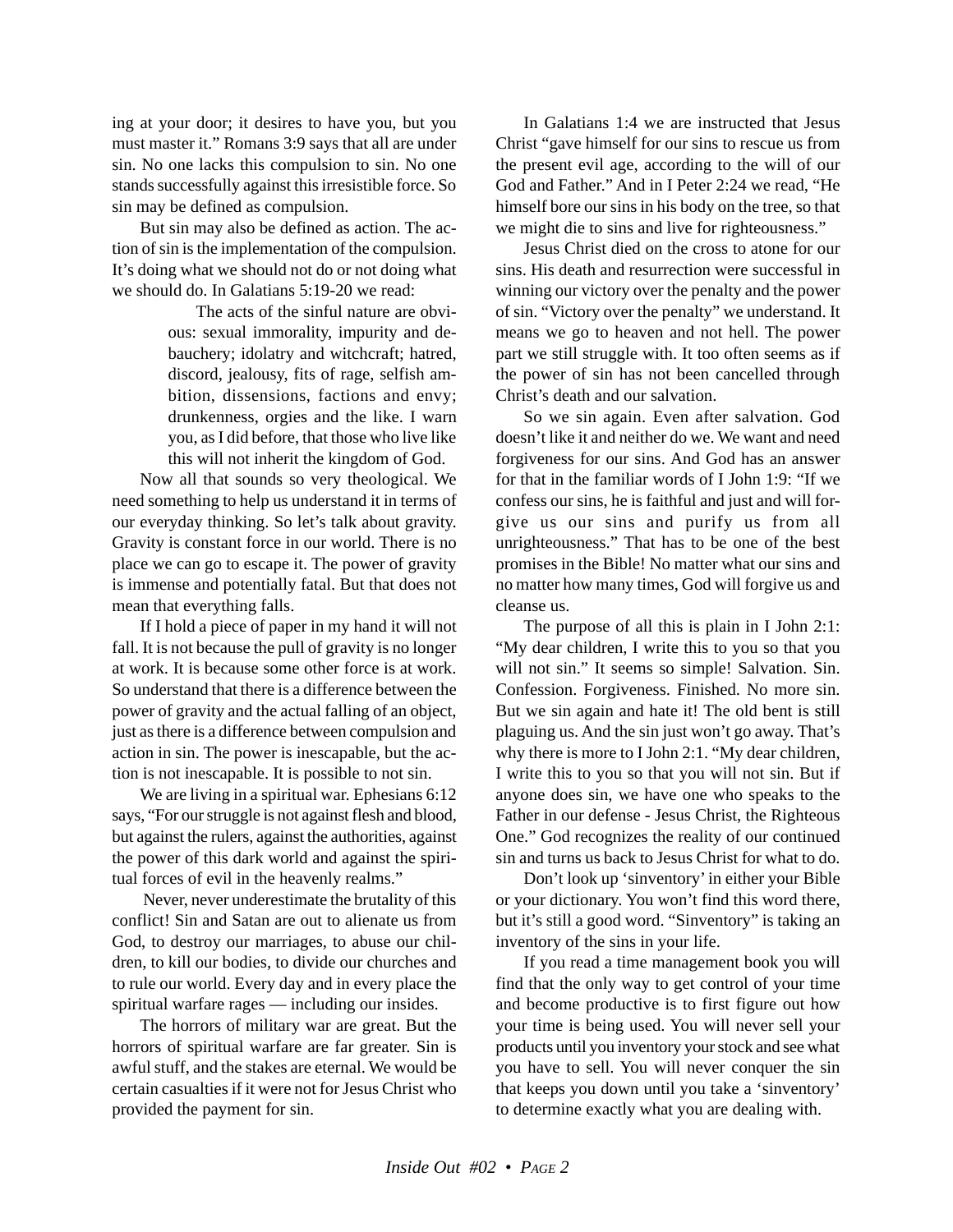Make a mental, or better yet, a written list. It may be a very uncomfortable process. But, if you are really serious about being an inside-out Christian, it is worth the pain. What would your list include? Christian teaching often refers to sins of commission and sins of omission.

Sins of commission are those things we do that we shouldn't. What are yours? Sexual immorality? Gossip? Pride? Anger? Selfishness? Greed? Drunkenness? Envy? Sins of omission are things that we don't do that we should. They may include lack of witness, failure to provide for your family, lack of love or inadequacy in prayer life.

Make a specific list with the expectation of defining your enemy and the expectation of appropri-

ating the power of Jesus Christ to win the victory. Make a list . . . and check it twice!

The chances are that your list is faulty! The power of sin even distorts our understanding of our own sins! Many Christians

"major" on minor things that are not really sin. Let me list several possibilities not named in the Bible: gambling, masturbation, daily Bible reading, poor grades, failure to go to the mission field or saying stupid and inappropriate things out of ignorance rather than out of malice.

At the same time, many Christians totally ignore issues about which the Bible gives direct commandment: unjust wages for employees; unkind words of malice to another person; failure to pay full taxes; use of spiritual gifts; providing for the poor; praying for government leaders.

I sometimes wonder if we are laboring under false guilt for some things while being totally blind to the great sins in our inner lives. So how do we find out? Ask God. Pray for divine guidance to know what is sin and what is not. Ask God to help you order your priorities.

Study the Bible. Give far greater weight to what the Bible calls sin than to what culture and conscience calls sin.

Seek counsel. Ask friends, pastors and professionals. Others will see you and help you in ways you cannot see and help yourself.

Rewrite and prioritize your 'sinventory'. Confess every sin. Seek God's power to win the victory over the sins at the top of the list before moving on to the lesser sins lower on the list.

Sanctification is the divine process whereby the Holy Spirit makes us practically holy and sinless. It is a process. It takes time. In fact, it takes from the moment of salvation to the moment we go to heaven. II Corinthians 3:18 says that Christians "are being transformed into (Jesus') likeness with everincreasing glory, which comes from the Lord, who is the Spirit." Do you get that? Ever-increasing glory; one step at a time; one inch at a time. It takes time to make us holy. It takes time to win the prac-

tical victory over all our sins.

Why are we not instantly and permanently sinless at salvation? I don't know. I don't have a good answer except to say that God

does sanctification his way and in his time. Remember that Jesus did not instantly die on the cross either. It took time. The point is that God guarantees the completion of the process. Philippians 1:6 tells us "that he who began a good work in you will carry it on to completion until the day of Christ Jesus." God guarantees that we will be absolutely and permanently sinless. Until then we have a Christian responsibility.

II Peter 1:3 says that "His divine power has given us everything we need for life and godliness through our knowledge of him who called us by his own glory and goodness." God has already provided all that is necessary for power over sin. It is our responsibility to claim and use God's provisions.

In Romans 6:12-14 we read:

Therefore do not let sin reign in your mortal body so that you obey its evil desires. Do not offer the parts of your body to sin, as instruments of wickedness, but rather offer yourselves to God, as those who have been brought from death to life; and offer the parts of your body to him as instruments

*Sanctification is the divine process whereby the Holy Spirit makes us practically holy and sinless. It is a process. It takes time.*